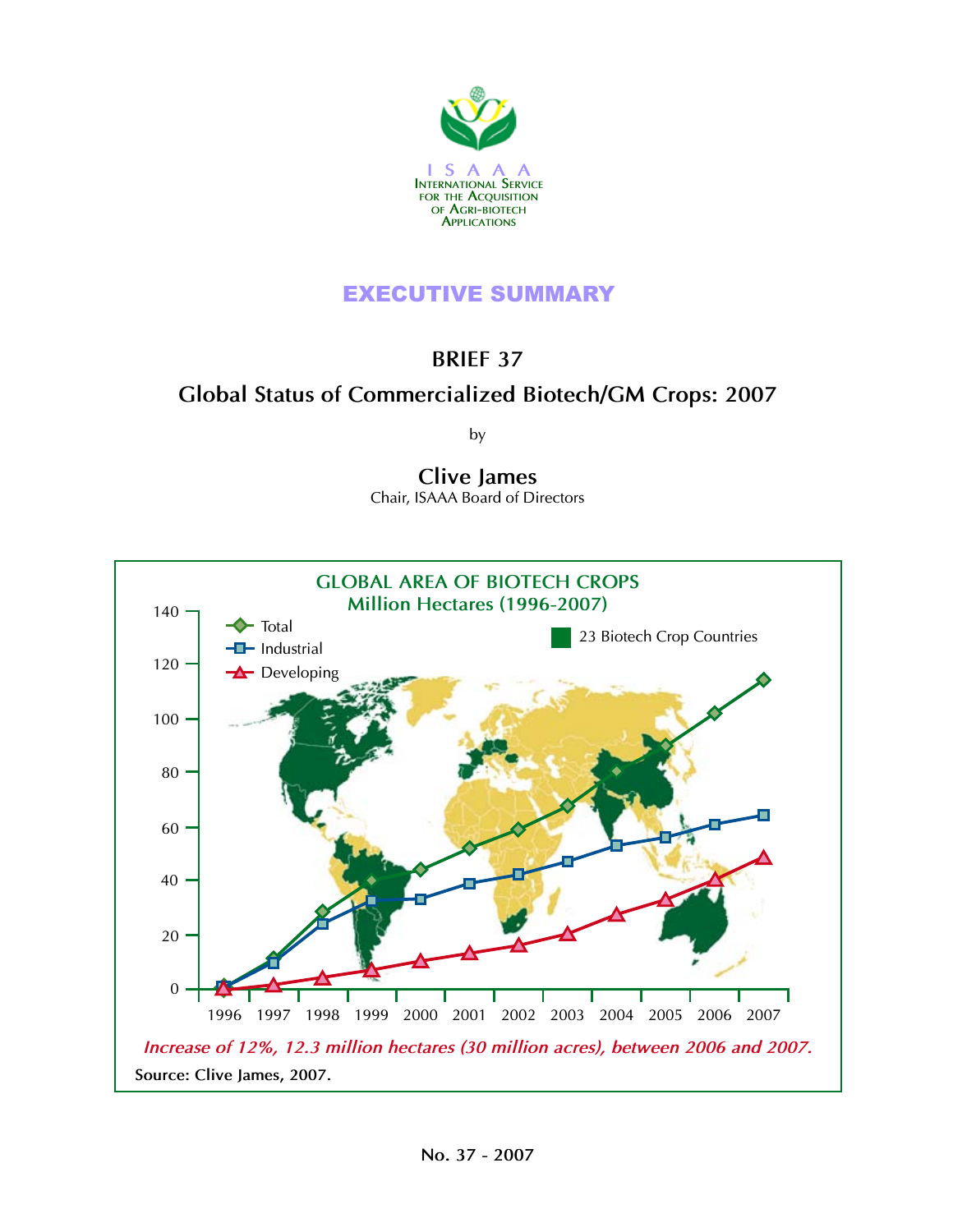| Co-sponsors: | Fondazione Bussolera-Branca, Italy |  |
|--------------|------------------------------------|--|
|              | Ibercaja, Spain                    |  |
|              | The Rockefeller Foundation, USA    |  |
|              | ISAAA                              |  |

ISAAA gratefully acknowledges grants from Fondazione Bussolera-Branca, Ibercaja, and the Rockefeller Foundation to support the preparation of this Brief and its free distribution to developing countries. The objective is to provide information and knowledge to the scientific community and society re biotech/GM crops to facilitate a more informed and transparent discussion re their potential role in contributing to global food, feed, fiber and fuel security, and a more sustainable agriculture. The author, not the co-sponsors, takes full responsibility for the views expressed in this publication and for any errors of omission or misinterpretation.

**Published by:** The International Service for the Acquisition of Agri-biotech Applications (ISAAA).

**Copyright:** ISAAA 2007. All rights reserved. Whereas ISAAA encourages the global sharing of information in Brief 37, no part of this publication maybe reproduced in any form or by any means, electronically, mechanically, by photocopying, recording or otherwise without the permission of the copyright owners. Reproduction of this publication, or parts thereof, for educational and non-commercial purposes is encouraged with due acknowledgment, subsequent to permission being granted by ISAAA.

- **Citation:** James, Clive. 2007. Global Status of Commercialized Biotech/GM Crops: 2007. *ISAAA Brief* No. 37. ISAAA: Ithaca, NY.
	- **isbn:** 978-1-892456-42-7

**Publication Orders and Price:** Please contact the ISAAA *SEAsia*Center for your copy at publications@isaaa.org. Purchase a copy online at http://www.isaaa.org for US\$50. For a hard copy of the full version of Brief 37 and Executive Summary, cost is US\$50 including express delivery by courier. The publication is available free of charge to eligible nationals of developing countries.

> ISAAA *SEAsia*Center c/o IRRI DAPO Box 7777 Metro Manila, Philippines

**Info on ISAAA:** For information about ISAAA, please contact the Center nearest you:

| <b>ISAAA AmeriCenter</b> | <b>ISAAA AfriCenter</b> | <b>ISAAA SEAsiaCenter</b> |
|--------------------------|-------------------------|---------------------------|
| 417 Bradfield Hall       | $c/\sigma$ CIP          | $c/\sigma$ IRRI           |
| Cornell University       | PO 25171                | DAPO Box 7777             |
| Ithaca NY 14853, U.S.A.  | Nairobi                 | Metro Manila              |
|                          | Kenya                   | Philippines               |

**Electronically:** or email to info@isaaa.org

For Executive Summaries of all *ISAAA Briefs,* please visit http://www.isaaa.org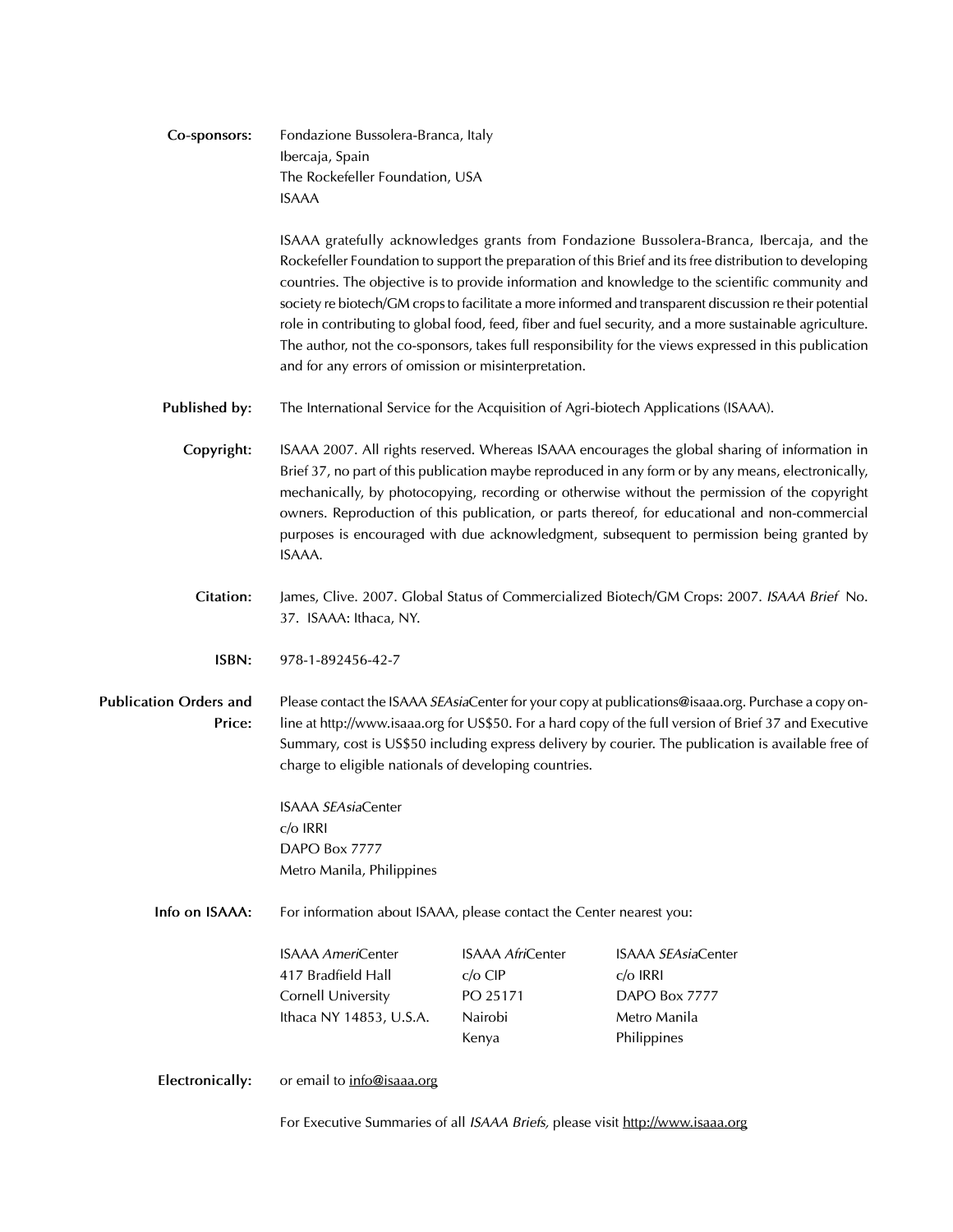#### **Global Status of Commercialized Biotech/GM Crops: 2007 The First Dozen Years, 1996 to 2007**

As a result of consistent and substantial benefits during the first dozen years of commercialization from 1996 to 2007, farmers have continued to plant more biotech crops every single year. In 2007, for the twelfth consecutive year, the global area of biotech crops continued to soar. Remarkably, growth continued at a sustained double-digit growth rate of 12%, or 12.3 million hectares (30 million acres) – the second highest increase in global biotech crop area in the last five years – reaching 114.3 million hectares (282.4 million acres). The first dozen years of biotech crops have delivered substantial economic and environmental benefits to farmers in both industrial countries and developing countries, where millions of poor farmers have also benefited from social and humanitarian benefits which have contributed to the alleviation of their poverty. In order to more accurately account for the prevalent and increasing use of two or three "stacked traits", which confer multiple benefits in a single biotech variety, adoption growth is more precisely measured when expressed as "trait hectares", rather than hectares – this is similar to measuring air travel in "passenger miles" rather than miles. Growth measured in "trait hectares" between 2006 (117.7 million) and 2007 (143.7 million) was 22%, or 26 million hectares, reflecting the actual growth between 2006 and 2007, which is approximately double the apparent growth of only 12%, or 12.3 million hectares, when conservatively measured in hectares.

In 2007, the number of countries planting biotech crops increased to 23, and comprised 12 developing countries and 11 industrial countries; they were, in order of hectarage, USA, Argentina, Brazil, Canada, India, China, Paraguay, South Africa, Uruguay, Philippines, Australia, Spain, Mexico, Colombia, Chile, France, Honduras, Czech Republic,

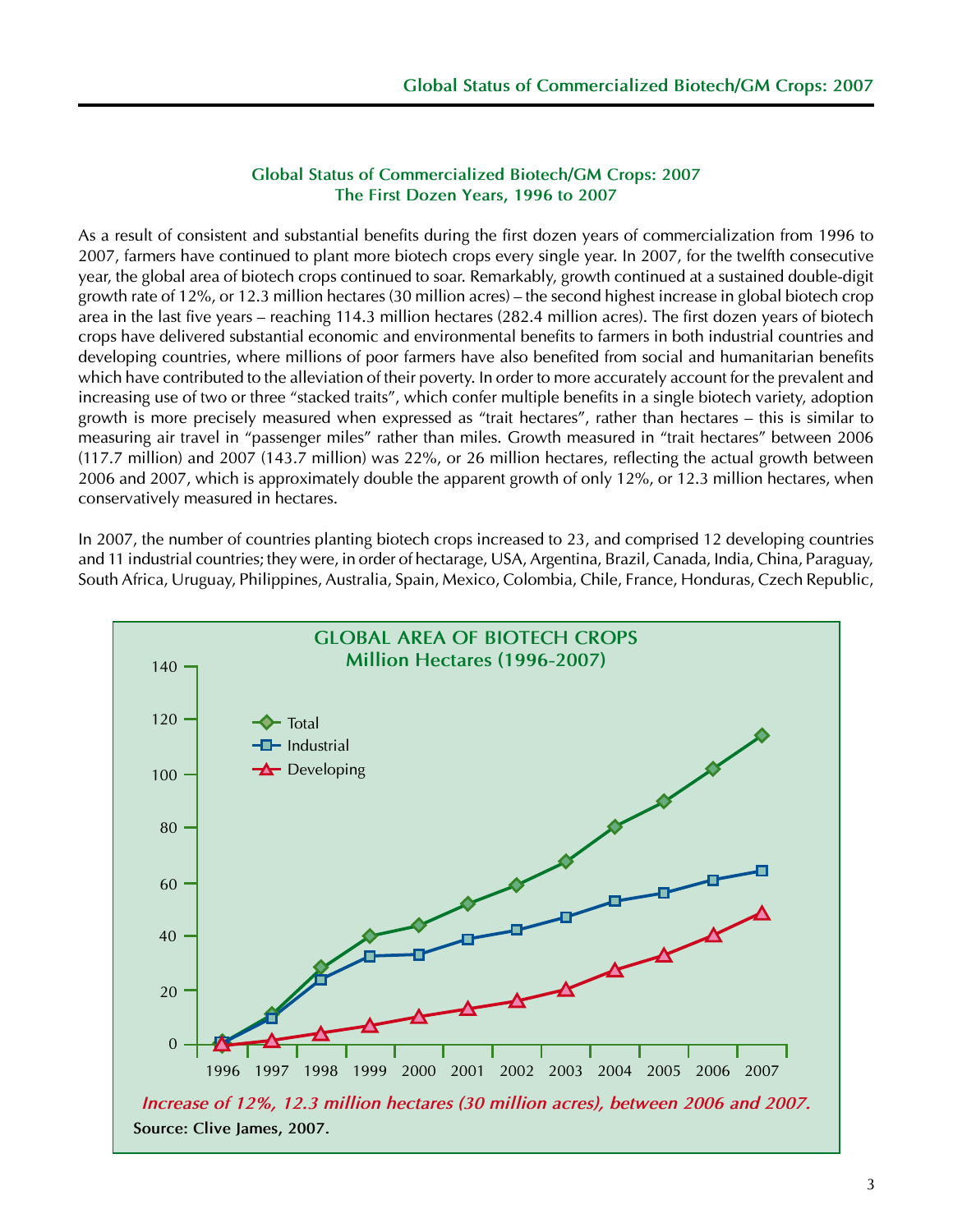

Portugal, Germany, Slovakia, Romania and Poland. Notably, the first eight of these countries grew more than 1 million hectares each – the strong growth across all continents in 2007 provides a very broad and stable foundation for future global growth of biotech crops. The two new biotech crop countries in 2007 were Chile producing over 25,000 hectares of commercial biotech crops for seed export, and Poland, an EU country, growing Bt maize for the first time. The accumulated hectarage from 1996 to 2007 exceeded two thirds of a billion hectares for the first time at 690 million hectares (1.7 billion acres), with an unprecedented 67-fold increase between 1996 and 2007, making it the fastest adopted crop technology in recent history. This very high adoption rate by farmers reflects the fact that biotech crops have consistently performed well and delivered significant economic, environmental, health and social benefits to both small and large farmers in developing and industrial countries. Thus, this is a strong vote of confidence from approximately 55 million individual decisions by farmers in 23 countries over a 12-year period to plant biotech crops, year after year, after gaining first-hand insight and experience with biotech crops on their own or neighbor's fields. Notably, 2007 marks the first year when the accumulated number of farmer decisions to adopt biotech crops has exceeded 50 million.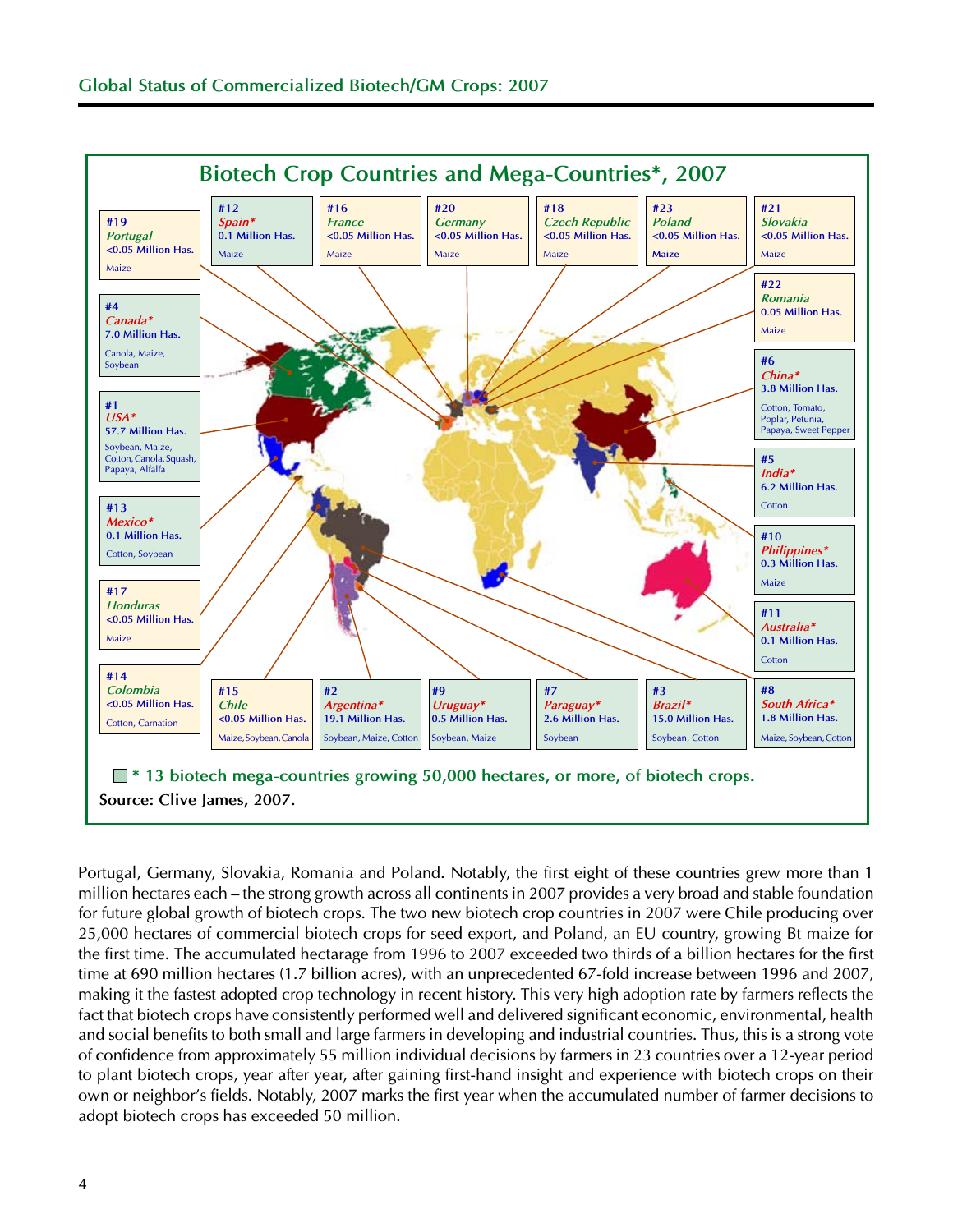| Rank  | Country        | Area<br>(million hectares) | <b>Biotech Crops</b>                                    |
|-------|----------------|----------------------------|---------------------------------------------------------|
| $1*$  | $USA*$         | 57.7                       | Soybean, maize, cotton, canola, squash, papaya, alfalfa |
| $2*$  | Argentina*     | 19.1                       | Soybean, maize, cotton                                  |
| 3*    | Brazil*        | 15.0                       | Soybean, cotton                                         |
| $4*$  | Canada*        | 7.0                        | Canola, maize, soybean                                  |
| $5*$  | India*         | 6.2                        | Cotton                                                  |
| $6*$  | China*         | 3.8                        | Cotton, tomato, poplar, petunia, papaya, sweet pepper   |
| 7*    | Paraguay*      | 2.6                        | Soybean                                                 |
| $8*$  | South Africa*  | 1.8                        | Maize, soybean, cotton                                  |
| $9*$  | Uruguay*       | 0.5                        | Soybean, maize                                          |
| $10*$ | Philippines*   | 0.3                        | Maize                                                   |
| $11*$ | Australia*     | 0.1                        | Cotton                                                  |
| $12*$ | Spain*         | 0.1                        | Maize                                                   |
| $13*$ | Mexico*        | 0.1                        | Cotton, soybean                                         |
| 14    | Colombia       | < 0.1                      | Cotton, carnation                                       |
| 15    | Chile          | < 0.1                      | Maize, soybean, canola                                  |
| 16    | France         | < 0.1                      | Maize                                                   |
| 17    | Honduras       | < 0.1                      | Maize                                                   |
| 18    | Czech Republic | < 0.1                      | Maize                                                   |
| 19    | Portugal       | < 0.1                      | Maize                                                   |
| 20    | Germany        | < 0.1                      | Maize                                                   |
| 21    | Slovakia       | < 0.1                      | Maize                                                   |
| 22    | Romania        | < 0.1                      | Maize                                                   |
| 23    | Poland         | < 0.1                      | Maize                                                   |

\* 13 biotech mega-countries growing 50,000 hectares, or more, of biotech crops **Source: Clive James, 2007.**

In 2007, the USA, followed by Argentina, Brazil, Canada, India and China continued to be the principal adopters of biotech crops globally, with the USA retaining its top world ranking with 57.7 million hectares (50% of global biotech area) spurred by a growing market for ethanol with the biotech maize area increasing by a substantial 40% – this was partially offset by smaller decreases in biotech soybean and cotton. Notably, 63% of biotech maize, 78% of biotech cotton, and 37% of all biotech crops in the USA in 2007 were stacked products containing two or three traits that delivered multiple benefits. Stacked products are a very important feature and future trend, which meets the multiple needs of farmers and consumers and these are now increasingly deployed by ten countries – USA, Canada, the Philippines, Australia, Mexico, South Africa, Honduras, Chile, Colombia, and Argentina, with more countries expected to adopt stacked traits in the future.

Biotech crops achieved a very important milestone in 2007 with humanitarian implications – the number of small and resource-poor farmers benefiting from biotech crops in developing countries exceeded 10 million for the first time. Of the global total of 12 million beneficiary biotech farmers in 2007, (up from 10.3 million in 2006), over 90% or 11 million (up significantly from 9.3 million in 2006) were small and resource-poor farmers from developing countries; the balance of 1 million were large farmers from both industrial countries such as Canada and developing countries such as Argentina. Of the 11 million small farmers, most were Bt cotton farmers, 7.1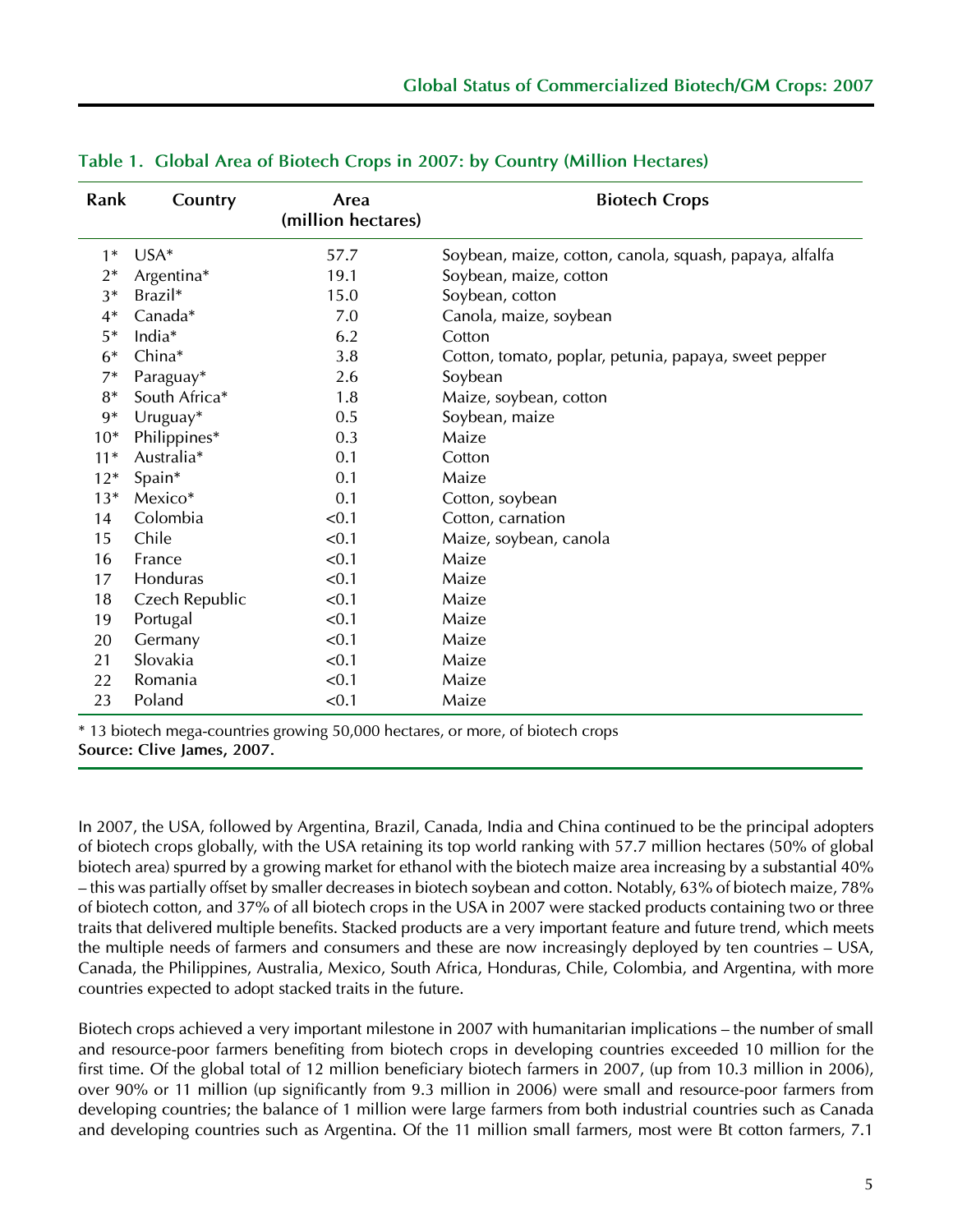million in China (Bt cotton), 3.8 million in India (Bt cotton), and the balance of 100,000 in the Philippines (biotech maize), South Africa (biotech cotton, maize and soybeans often grown by subsistence women farmers) and the other eight developing countries which grew biotech crops in 2007. This initial modest contribution of increased small farmer income from biotech crops towards the Millennium Development Goals of reducing poverty by 50% by 2015 is a very encouraging and important development, which has enormous potential in the second decade of commercialization, 2006 to 2015.

During the period 1996 to 2007, the proportion of the global area of biotech crops grown by developing countries has increased consistently every single year. In 2007, 43% of the global biotech crop area, (up from 40% in 2006), and equivalent to 49.4 million hectares, was grown in developing countries where growth between 2006 and 2007 was substantially higher (8.5 million hectares or 21% growth) than industrial countries (3.8 million hectares or 6% growth). It is noteworthy that the five principal developing countries committed to biotech crops, span all three continents of the South; they are India and China in Asia, Argentina and Brazil in Latin America and South Africa on the African continent – collectively they represent 2.6 billion people or 40% of the global population, with a combined population of 1.3 billion who are completely dependent on agriculture, including millions of small and resource poor farmers and the rural landless, who represent the majority of the poor in the world. The increasing collective impact of the five principal developing countries is an important continuing trend with implications for the future adoption and acceptance of biotech crops worldwide. Each of the five countries, reviewed in the following paragraphs, have benefited in a different way from biotech crops.

#### *india*

India, the largest cotton growing country in the world, where 60 million people are impacted by cotton, reported 54,000 farmers growing 50,000 hectares of Bt cotton in 2002. Five years later in 2007 the Bt cotton area has soared to 6.2 million hectares grown by 3.8 million small and resource-poor farmers. Notably, more than 9 out of 10 farmers who grew Bt cotton in 2005 also grew it in 2006 and similarly for 2006 and 2007 – this confirms the trust and confidence of farmers in Bt cotton after experiencing its superior performance in their own fields. For the third consecutive year, India has reported the highest proportional increase of any biotech crop country in the world with an impressive gain of 63% in 2007. The reason for the spectacular growth in Bt cotton is that it has consistently delivered unprecedented benefits to farmers and to the nation. Bt cotton has increased yield by up to 50%, reduced insecticide sprays by half, with environmental and health implications, and increased income by up to US\$250 or more per hectare, which has contributed to social benefits and the alleviation of their poverty. At the national level, increased farmer income from Bt cotton in 2006 was estimated at US\$840 million to US\$1.7 billion, production has almost doubled, and India, which used to have one of the lowest cotton yields in the world, is now an exporter rather than an importer of cotton. **India's Minister of Finance** recently cited the success of Bt cotton and advocated that *"It is important to apply biotechnology in agriculture – what has been done with cotton must be done with food grains. The success achieved in cotton must be used to make the country self sufficient in rice, wheat, pulse and oilseed production."* Mrs. Aakkapalli Ramadevi, is a woman subsistence farmer from Andhra Pradesh, who laboriously tills 3 acres (1.3 hectares), and is typical of a small and resource-poor farmer in India who has benefited from Bt cotton. Before the advent of Bt cotton she said *"The yields were very low and we used to incur losses, so we were perpetually losing money – to sum it up, we were badly off and unable to afford anything properly".* After planting Bt cotton for two years she says, *"Finally, cotton cultivation has actually turned profitable."* A study conducted in 2006 of 9,300 Bt cotton and non-Bt cotton households in 456 villages in India reports that women and children in Bt cotton households already have slightly more access to social benefits than non-Bt cotton households. Compared with women in non-Bt cotton households, women in Bt cotton households report slightly more antenatal visits and assistance with births at home, and their children have higher school enrollment and a higher proportion vaccinated. The story of Bt cotton in India is remarkable. With political will and farmer support in place, adoption is projected to continue increasing with Bt cotton plantings escalating from the current 66% to 80% or more. Coincidentally, new biotech products such as Bt eggplant, an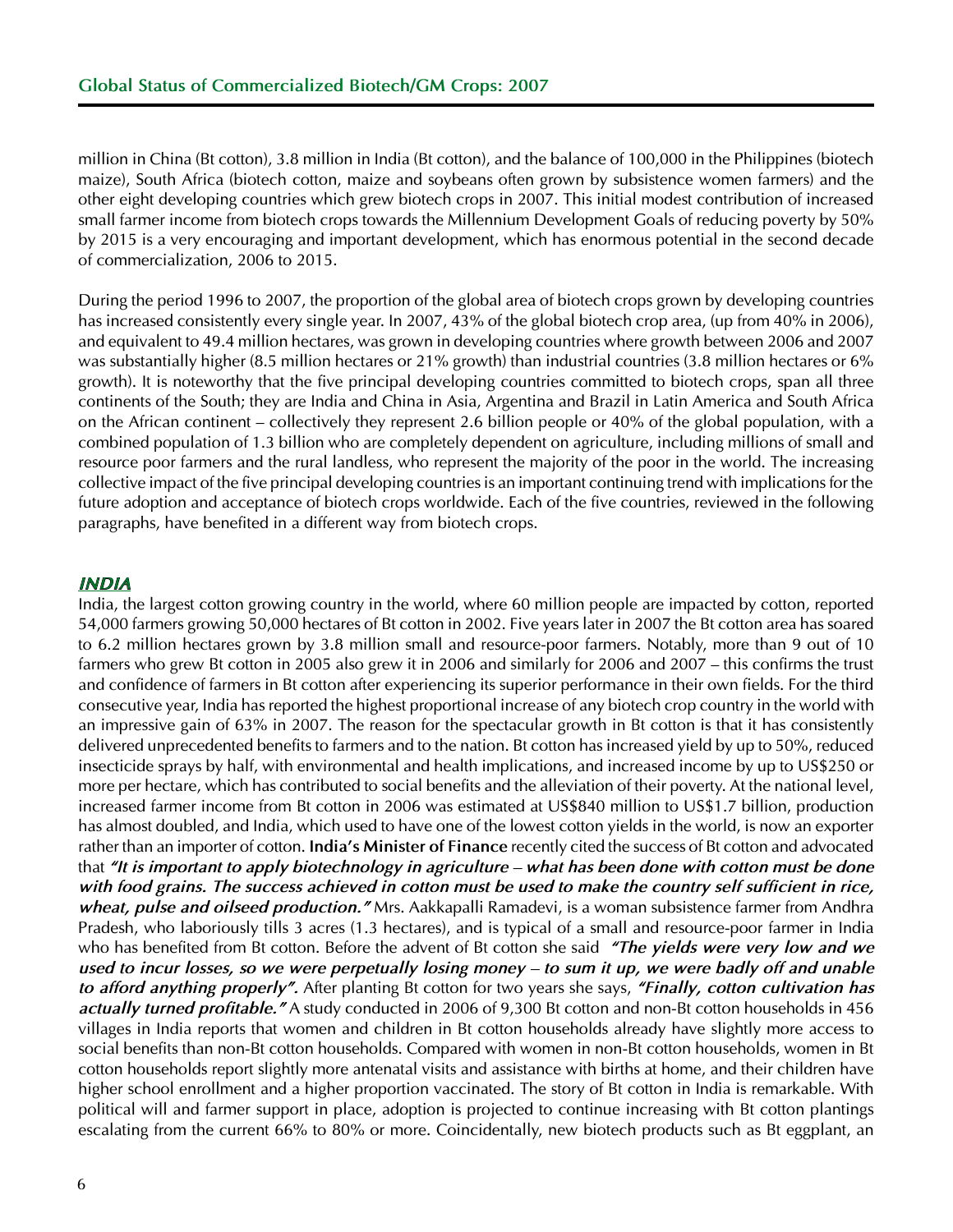important food and cash crop that can benefit up to 2 million small and resource-poor farmers, is in advanced large scale field trials, with expectations of approval in the near term.

#### *china*

China, the biggest producer of cotton in the world introduced Bt cotton in 1996/1997, six years ahead of India. The story of Bt cotton in China is a remarkable experience of massive adoption of biotech crops by small farmers who represent some of the poorest people in the world – something that many critics of biotech crops in the early 1990s predicted could never happen. India, with 9.4 million hectares has almost twice the cotton area of China at 5.5 million hectares. Although India introduced Bt cotton in 2002, six years later than China, by 2006 India had planted 0.3 million hectares more Bt cotton than China, and 2.4 million hectares more than China in 2007. However, because cotton holdings are much smaller in China (average is 0.59 hectare) than India (1.63 hectares), the number of small farmers benefiting from Bt cotton in China in 2007 is almost twice as numerous (7.1 million) as in India (3.8 million). In 2007, Bt cotton was planted in China by 7.1 million small and resource-poor farmers on 3.8 million hectares, (up from 3.5 million hectares in 2006) which is equivalent to 69% of the 5.5 million hectares of all cotton planted in China. One of the important indicators that reflect farmers' confidence in any new technology is the extent to which farmers repeat the planting of Bt cotton in the following season. In 2006 and 2007, of 240 cotton growing households surveyed in 12 villages in three provinces – Hebei, Henan and Shandong, by the Center for Chinese Agricultural Policy (CCAP) of the Chinese Academy of Sciences, it is notable that every single family that reported growing Bt cotton in 2006, also elected to grow Bt cotton in 2007 – thus, the repeat index for farmers growing Bt cotton between 2006 and 2007 in three provinces in China was 100%. Interestingly, of the 240 farmers surveyed, a few farmers in one village also grew one variety of non-Bt cotton in 2006 that they also grew in 2007. This confirms the fact that farmers wisely often want to compare the performance of the old and improved technologies side-by-side in their own fields – the same happened during the introduction of hybrid maize in the corn belt in the USA – farmers planted the best performing varieties next to the new hybrids until they were satisfied that hybrids consistently outperformed their old varieties and it took several years for hybrids to be universally adopted. Based on studies conducted by CCAP, on average at the farm level Bt cotton in China increases yield by 9.6%, reduces insecticide use by 60%, with positive implications for both the environment and the farmers' health, and generates a substantial US\$220 per hectare increase in income, which makes a significant contribution to their lives as income of many cotton farmers is less than US\$1 per day. **Niu Qingjun** is a typical Chinese cotton farmer, 42 years old, married with two children and 80% of the family income comes from cotton. The total size of his farm is 0.61 hectare and cotton is the only crop that he grows. Niu sums up his experience with Bt cotton: *"We could not even plant cotton if there is not insect-resistance cotton (Bt cotton). We could not control bollworm infestation before planting insect-resistance cotton, even if spraying 40 times insecticide in 1997."* Niu only sprayed insecticide 12 times in 2007, approximately half of the number of sprays he used on conventional cotton prior to the introduction of Bt cotton. The story of Bt cotton in China is well documented and is an important case study on the adoption of biotech crops by small and resource-poor farmers. China has also planted about one quarter of a million Bt poplars and in 2006 started to commercialize an approved virus resistant biotech papaya (a fruit/food crop) which has been developed by a Chinese university and grown on approximately 3,500 hectares – a virus resistant sweet pepper and delayed ripening tomato have also been approved for commercialization. With the exception of some varieties of Bt cotton, all the biotech crops commercialized in China have been developed by Chinese state institutions with public sector funding. Rice is the most important food crop in the world and importantly, it is also the most important food crop for the poor people of the world. In 2006, China grew 29.3 million hectares of rice equivalent to 20% of the world total of 150 million hectares. There are an estimated 250 million rice households in the world, and the vast majority of them are small and resource-poor farmers. There are an estimated 110 million rice households in China farming an average of 0.27 hectare of rice – these small and resource-poor rice farmers represent some of the poorest people in the world. China has the largest biotech rice program in the world. China's biotech rice is resistant to specific pests (insect borers) and diseases (bacterial blight) and is waiting approval after extensive field tests. Dr. Jikun Huang from the Center for Chinese Agricultural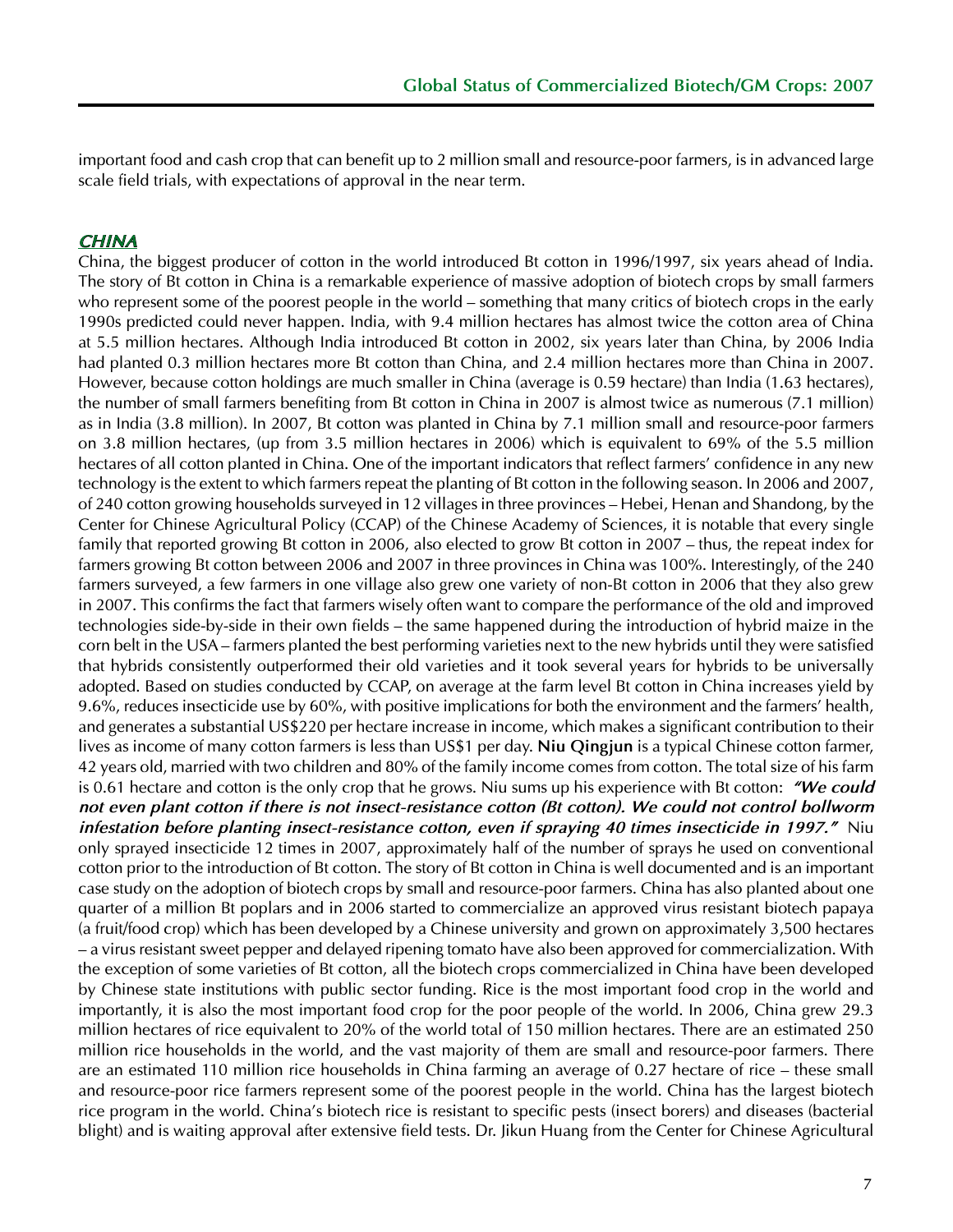Policy (CCAP) estimates that on the average, biotech rice increased yield by 2 to 6%, and reduced insecticide application by nearly 80% or 17 kg per hectare. At a national level, it is projected that biotech rice could deliver benefits of US\$4 billion per year for China, plus environmental benefits that will contribute to a more sustainable agriculture and the alleviation of poverty for small and resource-poor farmers. Thus, together, Bt cotton and biotech rice have the potential of generating economic benefits of US\$5 billion per year by 2010, for up to 110 million rice households in China. It is estimated that China has enhanced farm income from biotech cotton by US\$5.8 billion in the period 1996 to 2006 and the benefits for 2006 alone are estimated at US\$817 million. Chinese policymakers view agricultural biotechnology as a strategic element for increasing productivity, improving national food security and ensuring competitiveness in the international market place. There is little doubt that China intends to be one of the world leaders in biotechnology since Chinese policymakers have concluded that there are unacceptable risks of being dependent on imported technologies for food, feed and fiber security. China has a legion of public sector institutes and thousands of researchers devoted to crop biotechnology and over a dozen biotech crops are being field-tested, including the three major staples: rice, maize, and wheat, as well as cotton, potato, tomato, soybean, cabbage, peanut, melon, papaya, sweet pepper, chili, rapeseed and tobacco.

## *argentina*

Argentina is one of the six "founder biotech crop countries", which commercialized RR® soybean in 1996, the first year of global commercialization. Argentina remains the second largest grower of biotech crops in the world, growing 19.1 million hectares in 2007, comprising 19% of global biotech crop hectarage. In 2007, the year-over-year increase, compared with 2006, was 1.1 million hectares, equivalent to an annual growth rate of 6%. Of the 19.1 million hectares of biotech crops in Argentina in 2007/08, 16.0 million hectares were planted to biotech soybean, 2.8 million hectares to biotech maize and approximately 400,000 hectares to biotech cotton. Unlike India and China, farms in Argentina are large and it is a major exporter of grain and oil seeds. A recent analysis concluded that biotech crops in Argentina, particularly RR® soybean, generated a significant increase in farmer income, worth approximately US\$20 billion in the decade 1996 to 2005, created a million new jobs, more affordable soybean for consumers, and significant environmental benefits, particularly the practice of no till for conserving soil and moisture which importantly allows double cropping of biotech soybean (Trigo and Cap, 2006)<sup>†</sup>. The rapid adoption in Argentina was the result of several factors including: a well-established seed industry; a regulatory system that provided a responsible, timely, and cost-effective system for approving biotech products; and a technology with high impact. The total direct benefits for Argentina in the first decade, 1996 to 2005, were as follows: US\$19.7 billion for herbicide-tolerant soybean for the period 1996 to 2005; US\$482 million for insect-resistant maize for the period 1998 to 2005; and US\$19.7 million for insect-resistant cotton for the period 1998 to 2005 for a total of US\$20.2 billion for the three crops. Biotech crops have generated multiple and significant benefits for Argentina in the first decade of commercialization. The challenge for Argentina is to sustain its world ranking at number 2 in the second decade, 2006 to 2015, in the face of increased competition from many more countries which did not participate actively in the first decade of commercialization.

## *brazil*

Brazil has both large farms, and small and resource-poor farmers, particularly in the poor North East of the country and under the current administration, alleviation of poverty in the rural area is a high priority. In 2007, Brazil retained its position as the third largest adopter of biotech crops in the world, estimated at 15.0 million hectares, of which 14.5 million hectares were planted to RR® soybean and 500,000 hectares planted with a single gene Bt cotton, grown for the second time in 2007. Considering both percentage and absolute growth, the year-over-year

*<sup>1</sup> Trigo, E.J. and E.J. Cap. 2006. "Ten Years of Genetically Modified Crops in Argentine Agriculture", ArgenBio, Buenos Aires, Argentina.*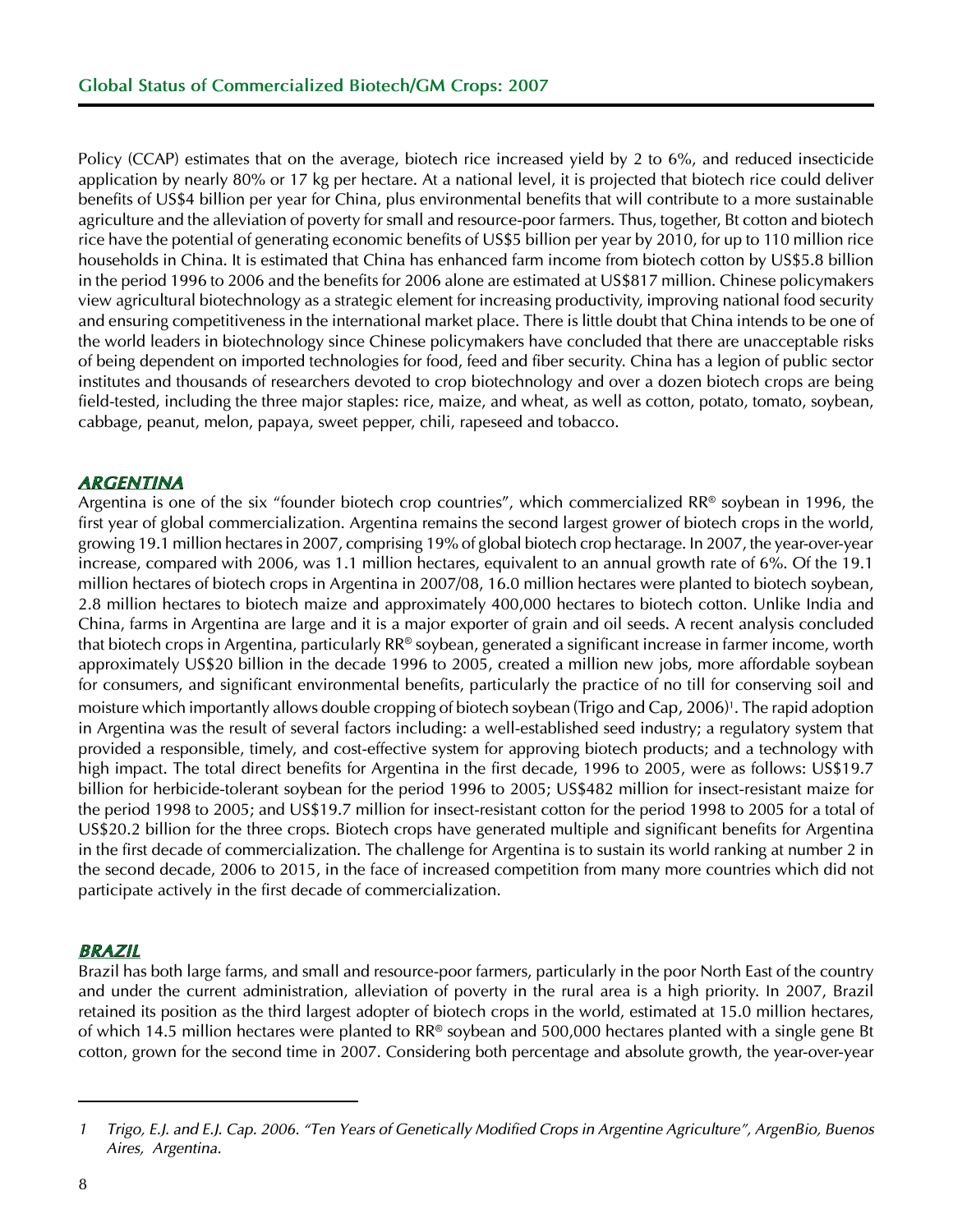growth of 30% between 2006 (11.5 million hectares) and 2007 (15.0 million hectares) was the second highest in the world after India; the increase of 3.5 million hectares in 2007 was the largest absolute increase for any biotech crop country in the world. Brazil is currently the second largest producer of soybeans in the world after the USA and expected to become the first in the future – in 2007, Brazil offset a reduction in biotech soybean hectarage in the USA. Brazil is the third largest producer of maize in the world and the first biotech maize varieties have received initial clearance and are expected to have final approval for planting in 2008/09. Brazil is also the sixth largest producer of cotton, the tenth largest grower of rice (3.7 million hectares) and the only major producer of rice outside Asia. In addition, Brazil is also the largest sugarcane producer in the world with 6.2 million hectares and uses approximately half of its national sugarcane area to produce sugar and the other half for the production of ethanol for biofuels. After the USA, Brazil was the second biggest producer of ethanol in the world in 2007 and one of few countries that is self-sufficient in both fossil fuels and biofuels in which it is a world leader. To date, the introduction of biotech crops in Brazil has suffered significant delays because of legal and judicial restraining orders delaying the deployment of approved biotech crops. A 2007 study by Dr. Anderson Galvão Gomes, has estimated the benefits lost to Brazilian farmers because of delayed approval due to a cumbersome approval process, particularly the legal challenges from various interest groups, including Ministries within the Government. Taking the fast adoption rates of RR® soybean in neighboring Argentina as a practical bench mark for adoption, the study concluded that delayed approval of RR® soybean in Brazil for the period 1998 to 2006 cost farmers US\$3.10 billion and cost technology developers an additional US\$1.41 billion, for a total of US\$4.51 billion in lost benefits. The total potential benefits for both farmers and technology developers during the period 1998 to 2006 was US\$6.6 billion of which only US\$2.09 billion, equivalent to 31%, was realized. Thus, US\$4.51 billion was lost due to legal delays which were a significant sacrifice for Brazil as a nation and the major losers were farmers. However, recent commitments by the current administration of funds totaling Real 10 billion equivalent to US\$7 billion (60% public and 40% private), and prorated at US\$700 million per year for the next ten years, demonstrates strong political will and support for biotechnology by the Brazilian government. Moreover, a significant part of the US\$7 billion is to be devoted to biofuels and agriculture. In November 2007 President Luis Inacio Lula da Silva of Brazil announced a US\$23 billion investment in a four-year "Plan for Action for Science, Technology and Innovation." One of the four thrusts of the Plan is to support research and innovation in strategic areas particularly biotechnology, biofuels and biodiversity. It is noteworthy that the political will for biotechnology evident in Brazil is also evident in China and India. The troika of Brazil, India and China is a formidable force in agricultural biotechnology that can deliver enormous material and humanitarian benefits. The political will of the troika needs to be integrated to establish a nuclear group that will work together to gain the support of global society for harnessing and optimizing the contribution of biotech crops for the alleviation of poverty and hunger for resource-poor farmers by 2015 – the Millennium Development Goals – when it is expected that all three major staples, maize, rice and wheat as well as several orphan crops will benefit from biotechnology. In summary, Brazil has become a world leader in the adoption of biotech crops with continued significant growth expected in RR® soybean hectarage, rapid expansion in Bt cotton supplemented with herbicide tolerance, substantial opportunities on the 13 million hectares of maize from 2008 onwards, new opportunities for its 3.7 million hectares of rice, as well as the enormous potential with biotech sugarcane for its emerging role as a world leader and exporter of bioethanol.

#### *south africa*

South Africa is the only country on the continent of Africa to commercialize biotech crops. It is ranked number eight in the world with a total biotech crop hectarage of 1.8 million hectares in 2007, almost a 30% increase over the 1.4 million hectares in 2006. Biotech maize, cotton and soybean are grown in South Africa and their area has increased every single year since the first plantings in 1998. The major increase in 2007 was in biotech maize, notably most of it in white maize used for food, which now occupies two-thirds of the total white maize area of 1.7 million hectares. Both small and resource-poor farmers and large farmers grow biotech crops, which have earned their trust and confidence. The Bt cotton grown in KwaZulu Natal region is mainly grown by women subsistence farmers. **Philiswe Mdletshe**, a woman cotton farmer from the Makhathini Flats, KwaZulu-Natal province, increased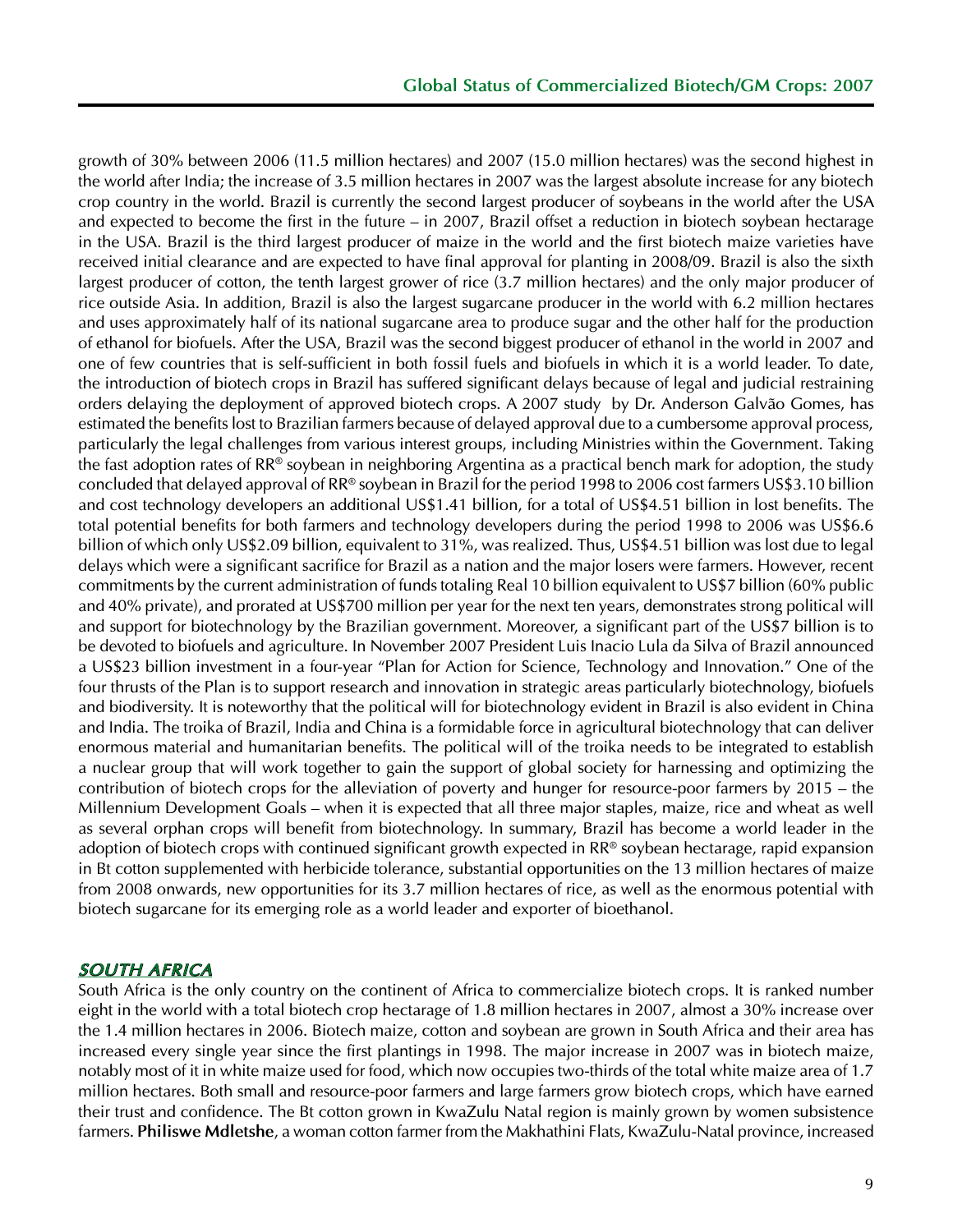her yield with Bt cotton from three bales per hectare to eight bales per hectare, earning her a net income of Rand 38,400 (US\$5,730). She reduced insecticide sprayings from ten times a season with non-Bt cotton to twice with Bt cotton and saved 1,000 liters of water. She has continued planting Bt cotton for five successive years. **Chief Advocate Mdutshane**, a highly respected chief of Ixopo, whose native language is Xhosa, from the Eastern Cape of South Africa says that 120 emergent poor farmers in his area increased their yields over conventional maize by up to 133% with Bt maize. Yields increased from 1.5 tons per hectare to 3.5 tons per hectare by eliminating the stalk borer, which damaged up to 60% of their crops. They call the Bt maize, *"iyasihluthisa"*, it is Xhosa for *"It fills our stomachs."* Mdutshane said *"For the first time ever they produced enough food to feed themselves."* **Richard Sitole**, chairperson, Hlabisa District Farmers' Union, KZN, says 250 emergent subsistence farmers of his Union planted Bt maize on their smallholdings, averaging 2.5 hectares, for the first time in 2002. His own yield increased by 25% from 80 bags for conventional maize to 100 bags, earning him an additional income of Rand 2,000 (US\$300). Some of the farmers increased their yields by up to 40%. He pointed out that taking 20 farmers, and there were many more, earning an extra income of Rand 2,000 (US\$300) totaled Rand 40,000 (US\$6,000) additional disposable income in their small community, boosting small shopkeepers, dressmakers and vegetable producers. *"I challenge those who oppose GM crops for emergent farmers to stand up and deny my fellow farmers and me the benefit of earning this extra income and more than sufficient food for our families,"* says Sitole. South Africa plays a pivotal role in sharing its rich experience with other countries in Africa interested in exploring the potential that biotech crops offer. It is encouraging to note that South Africa, already participates in technology transfer programs with other African countries, sponsored by ISAAA, and is engaged in training and human resource development programs with its neighboring African countries. Given South Africa's rich and unique African experience with biotech crops, it can also play an important role as the key country partner on the continent of Africa to facilitate collaboration and cooperate with its counterpart biotech crop countries of China and India in Asia, and Argentina and Brazil in Latin America. The Governments of India, Brazil and South Africa (IBSA) have established a platform for cooperation that includes research collaboration on crop biotechnology. With creative management, IBSA can evolve into an innovative mechanism that can expedite the South-South sharing of biotech crop applications to urgently improve crop productivity in the food insecure nations of Africa. South Africa has the necessary resource base and experience in biotech crops that allows it to exert leadership in international networking with both public and private sector institutions in industrial countries to develop innovative and creative new modes of cooperation and technology transfer that can be shared with other biotech crop aspiring countries in Africa. South Africa plays a critical role as an African and global hub in the sharing of knowledge and experience about biotech crops. South Africa is estimated to have enhanced farm income from biotech maize, soybean and cotton by US\$156 million in the period 1998 to 2006, with benefits for 2006 alone estimated at US\$67 million.

In 2007, the number of countries planting biotech crops increased to 23 with Poland planting Bt maize for the first time, and bringing the total number of countries planting biotech crops in the EU to 8 out of 27, up from 6 in 2006. Spain continued to be the lead country in Europe planting over 70,000 hectares in 2007, equivalent to a 21% adoption rate and a 40% increase over 2006. Importantly, the collective Bt maize hectarage in the other seven countries (France, Czech Republic, Portugal, Germany, Slovakia, Romania, and Poland) increased over 4-fold from approximately 8,700 hectares in 2006 to approximately 35,700 hectares in 2007, albeit on modest hectarages, and the total Bt maize in the EU exceeded 100,000 hectares for the first time with a year-on-year growth rate of 77%.

It is noteworthy that more than half (55% or 3.6 billion people) of the global population of 6.5 billion live in the 23 countries where biotech crops were grown in 2007 and generated significant and multiple benefits worth US\$7 billion globally in 2006. Also, more than half (52% or 776 million hectares) of the 1.5 billion hectares of cropland in the world is in the 23 countries where approved biotech crops were grown in 2007. The 114.3 million hectares of biotech crops in 2007 represents 8% of the 1.5 billion hectares of crop land in the world.

Biotech soybean continued to be the principal biotech crop in 2007, occupying 58.6 million hectares (51% of global biotech area), followed by fast-growing maize (35.2 million hectares at 31%), cotton (15.0 million hectares at 13%) and canola (5.5 million hectares at 5% of global biotech crop area).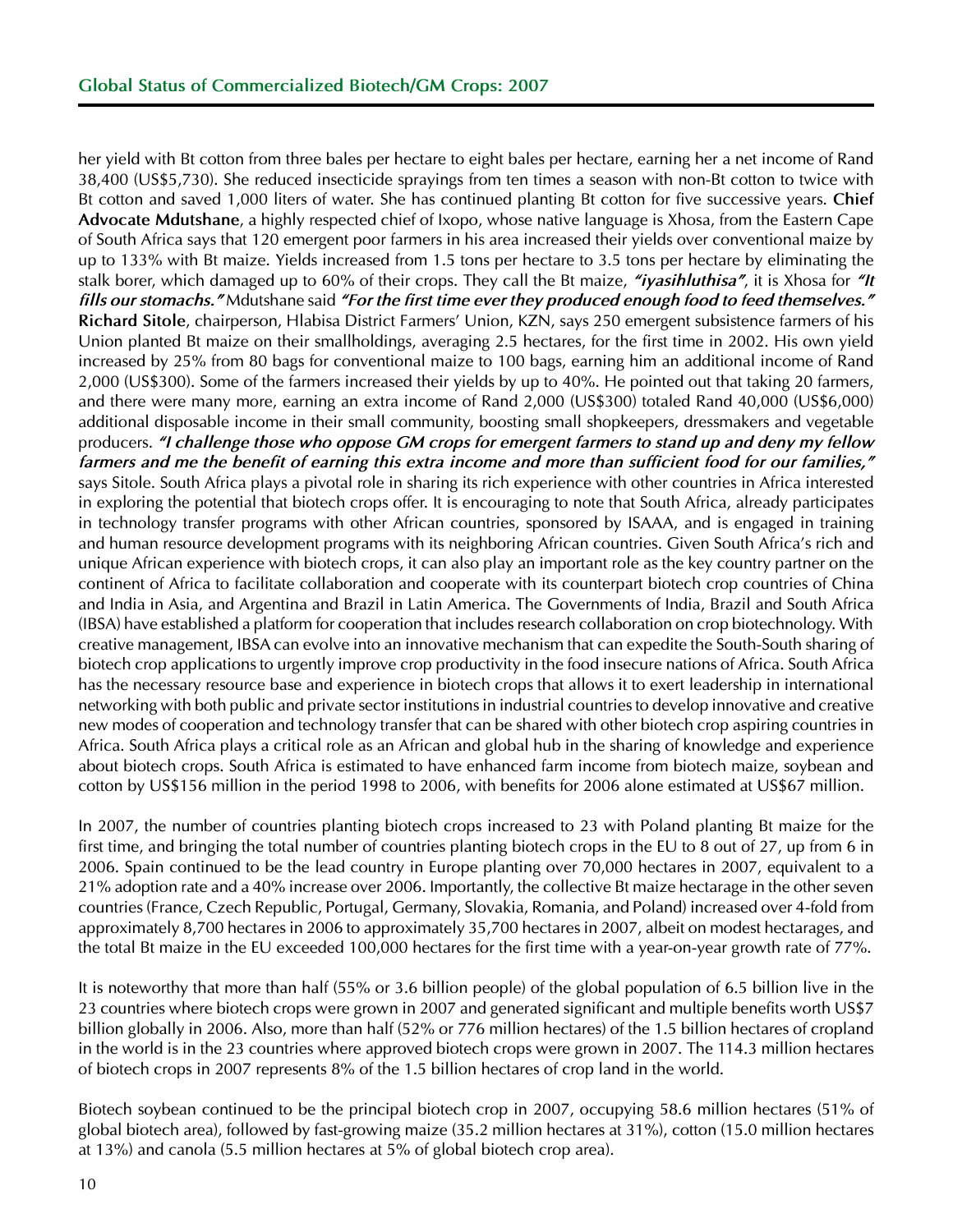From the genesis of commercialization in 1996 to 2007, herbicide tolerance has consistently been the dominant trait. In 2007, herbicide tolerance, deployed in soybean, maize, canola, cotton and alfalfa occupied 63% or 72.2 million hectares of the global biotech 114.3 million hectares. For the first time in 2007, the stacked double and triple traits occupied a larger area (21.8 million hectares, or 19% of global biotech crop area) than insect resistant varieties (20.3 million hectares) at 18%. The stacked trait products were by far the fastest growing trait group between 2006 and 2007 at 66% growth, compared with 7% for insect resistance and 3% for herbicide tolerance.

In the first 12 years, the accumulated global biotech crop area for the first time in 2007 exceeded two-thirds of a billion hectares at 690.9 million hectares or 1.7 billion acres, equivalent to approximately 70% of the total land area of the USA or China, or almost 30 times the total land area of the UK. High adoption rates reflect farmer satisfaction with the products that offer substantial benefits ranging from more convenient and flexible crop management, lower cost of production, higher productivity and/or net returns per hectare, health and social benefits, and a cleaner environment through decreased use of conventional pesticides, which collectively contribute to a more sustainable agriculture. The continuing rapid adoption of biotech crops reflects the substantial and consistent benefits for both large and small farmers, consumers and society in both industrial and developing countries.

The most recent survey of the global impact of biotech crops for the period 1996 to 2006, estimates that the global net economic benefits to biotech crop farmers in 2006 was US\$7 billion, and US\$34 billion (US\$16.5 billion for developing countries and US\$17.5 billion for industrial countries) for the accumulated benefits during the period 1996 to 2006; these estimates include the very important benefits associated with the double cropping of biotech soybean in Argentina (Brookes and Barfoot, 2008)<sup>2</sup>. The accumulative reduction in pesticides for the period 1996 to 2006 was estimated at 289,000 metric tons of active ingredient, which is equivalent to a 15.5% reduction in the associated environmental impact of pesticide use on these crops, as measured by the Environmental Impact Quotient (EIQ) – a composite measure based on the various factors contributing to the net environmental impact of an individual active ingredient.

The important and urgent concerns about the environment have implications for biotech crops, which can potentially contribute to a reduction of greenhouse gases and mitigate climate change in three principal ways. First, permanent savings in carbon dioxide emissions through reduced use of fossil-based fuels, associated with fewer insecticide and herbicide sprays; in 2006 this was an estimated saving of 1.2 billion kg of carbon dioxide (CO<sub>2</sub>), equivalent to reducing the number of cars on the roads by 0.5 million. Secondly, conservation tillage (need for less or no ploughing with herbicide tolerant biotech crops) for biotech food, feed and fiber crops, led to an additional soil carbon sequestration equivalent in 2006 of 13.6 billion kg of CO<sub>2</sub>, or removing 6 million cars off the road. Thus, in 2006 the combined permanent and additional savings through sequestration was equivalent to a saving of 14.8 billion kg of CO<sub>2</sub> or removing 6.5 million cars from the road. Thirdly, in the future, cultivation of a significant additional area of biotech-based energy crops to produce ethanol and biodiesel will, on the one-hand, substitute for fossil fuels and on the other, will recycle and sequester carbon. Recent research indicates that biofuels could result in net savings of 65% in energy resource depletion. Given that energy crops will likely occupy a significant additional crop hectarage in the future, the contribution of biotech-based energy crops to climate change could be significant.

While 23 countries planted commercialized biotech crops in 2007, an additional 29 countries, totaling 52, have granted regulatory approvals for biotech crops for import for food and feed use and for release into the environment since 1996. A total of 615 approvals have been granted for 124 events for 23 crops. Thus, biotech crops are accepted for import for food and feed use and for release into the environment in 29 countries, including major food importing countries like Japan, which do not plant biotech crops. Of the 52 countries that have granted approvals for biotech

*<sup>2</sup> Brookes, G. and P. Barfoot. 2008. GM Crops: Global Socio-economic and Environmental Impacts 1996-2006, P.G. Economics 2008. In press.*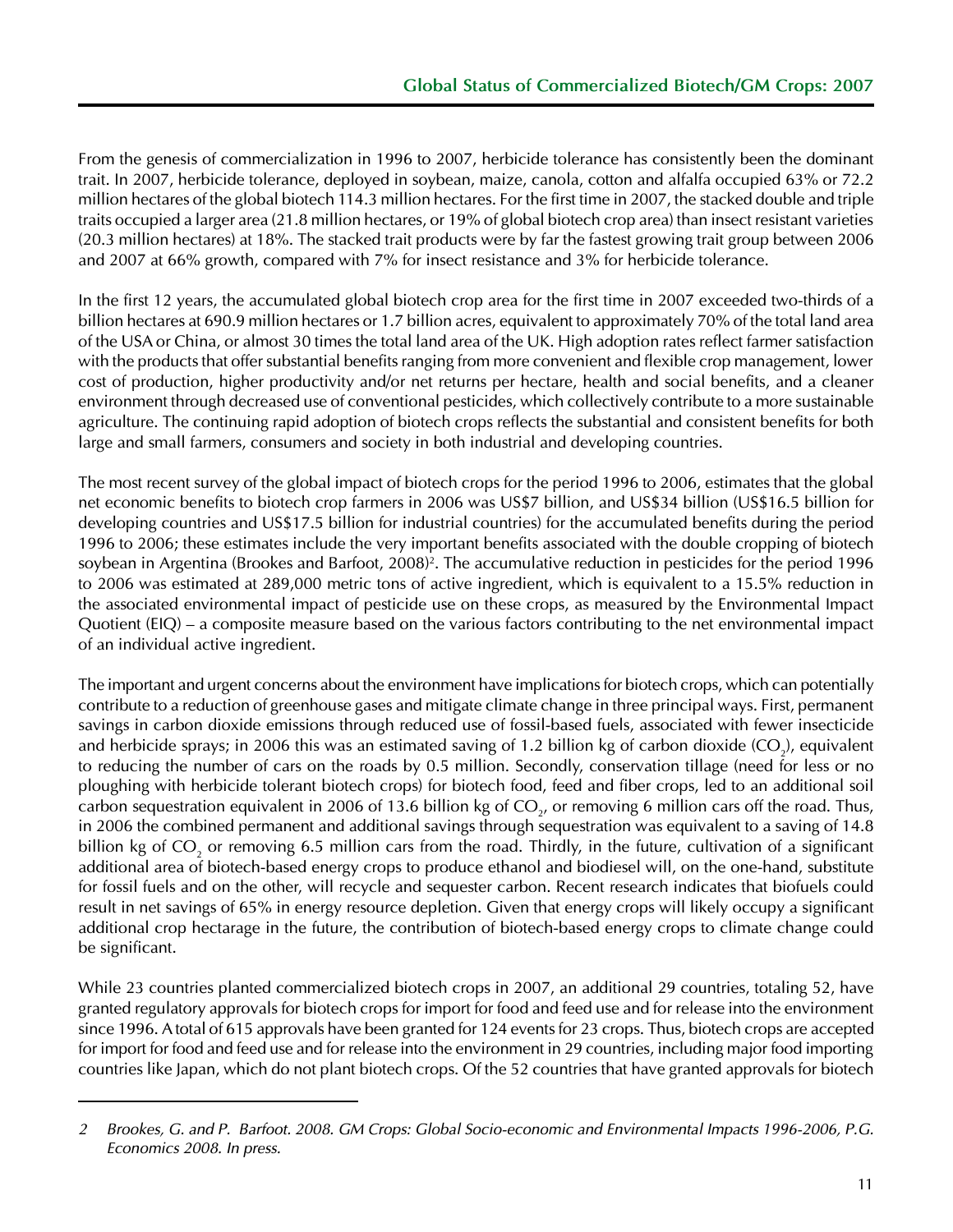crops, Japan tops the list followed by USA, Canada, South Korea, Australia, Mexico, the Philippines, New Zealand, the European Union and China. Maize has the most events approved (40) followed by cotton (18), canola (15), and soybean (8). The event that has received regulatory approval in most countries is herbicide tolerant soybean event GTS-40-3-2 with 24 approvals (EU=27 counted as 1 approval only), followed by insect resistant maize (MON810) and herbicide tolerant maize (NK603) both with 18 approvals, and insect resistant cotton (MON531/757/1076) with 16 approvals worldwide.

In 2007, it is estimated that of the 114.3 million hectares of biotech crops grown worldwide, approximately 9% or 11.2 million hectares of biotech crops were used for biofuel production, with over 90% of that hectarage in the USA. It is estimated that in 2007, 7 million hectares of biotech maize was devoted to ethanol production in the USA and approximately 3.4 million hectares of biotech soybean for biodiesel, plus about 10,000 hectares of biotech canola for a USA total of 10.4 million hectares of biotech crops for biofuels. In Brazil, 750,000 hectares of RR® soybean was used to produce biodiesel in 2007 and in Canada approximately 45,000 hectares of biotech canola was used for the production of biodiesel for a total of 11.2 million hectares of biotech crops used globally for biofuel production.

It is evident that much progress has been made in the first twelve years of commercialization of biotech crops but progress to-date is just the "tip of the iceberg", compared with potential progress in the second decade of commercialization, 2006-2015. It is a fortunate coincidence that the last year of the second decade of commercialization of biotech crops, 2015 is also the year of the Millennium Development Goals. This offers the unique opportunity for the global biotechnology community, from the North and the South, the public and the private sectors, to define in 2008 the contributions that biotech crops can make to the Millennium Development Goals and a more sustainable agriculture in the future – this will give the global biotech crop community seven years to work towards implementing an action plan that can deliver on the goals for 2015. Five goals, described in the following paragraphs, deserve consideration given that there is a high probability that crop biotechnology can deliver on these promises by 2015.

#### 1. *Increasing global crop productivity to improve food, feed and fiber security in sustainable crop production systems that also conserve biodiversity*

A significant contribution has already been made in the first 12 (dozen) years of commercialization through deployment of biotech crops more tolerant to the biotic stresses caused by pests, weeds and diseases. This sustainable increase in productivity on the same area of cropland allows biodiversity to be conserved because it will help preclude the need for deforestation and slash and burn agriculture. Increases in productivity of maize for feed, the oil seed crops soybean and canola, and the fiber crop cotton have been significant with gains valued at US\$34 billion in the period 1996 to 2006. Initial progress has been made with food crops with white maize in South Africa, ingredients of biotech maize, soybean and canola used commonly in processed foods, biotech papaya and squash consumed in the USA, and papaya in China. Progress with control of abiotic stresses is expected in the near term with drought tolerance available within five years and salt tolerance thereafter. A new family of input and output traits will not only increase yield but provide more nutritious food, such as omega-3 oil and golden rice enriched with pro-vitamin A, expected to be approved by 2012. The most important event in the next five years is the expected approval of biotech rice, the most important food crop in the world, already temporarily released in Iran in 2005. Extensive multilocational field trials of biotech rice have been completed in China and the product is being considered for commercial release. Field trials are already underway in India and many countries in Asia have research programs, which would be expedited to deliver biotech rice products following approval by China. Biotech rice has enormous potential to coincidentally contribute to food security and alleviation of poverty.

#### *2. Contributing to the alleviation of poverty and hunger*

Fifty percent of the world's poorest people are small and resource-poor farmers, and another 20% are the rural landless dependent on agriculture for their livelihoods. Thus, increasing income of small and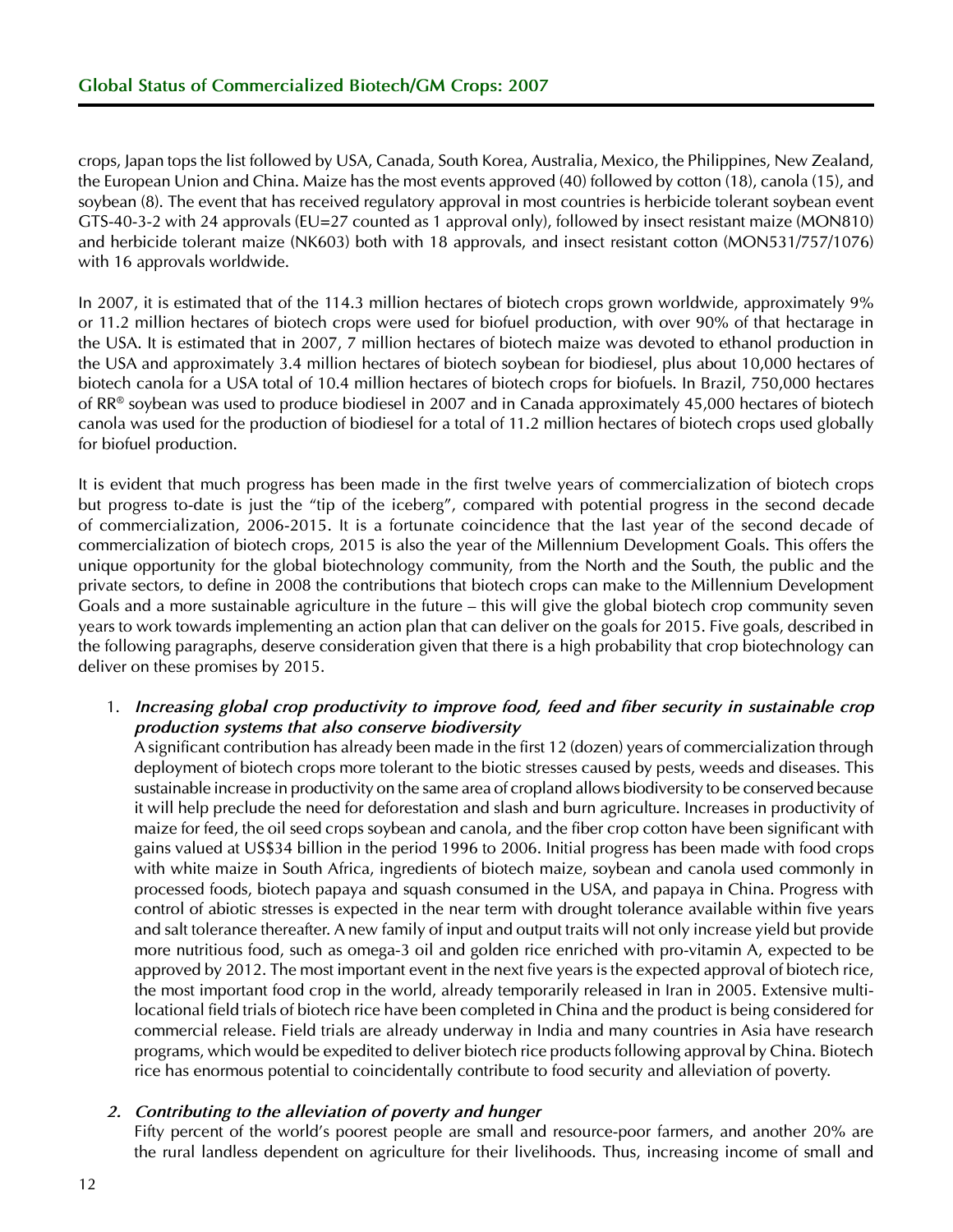resource-poor farmers contributes directly to the poverty alleviation of a large majority of the world's poorest people. Biotech cotton has already made a significant contribution to the income of poor farmers in the first decade, 1996 to 2005, and this can be enhanced significantly in the second decade. Biotech maize is already delivering benefits to a modest number of small farmers and holds enormous potential by 2015. Crops such as biotech eggplant, being developed in India, the Philippines, and Bangladesh are expected to be approved in the near term and used almost exclusively by up to 2 million small farmers. Focusing on a pro-poor agenda for orphan crops such as cassava, sweet potato, sorghum, and vegetables will allow a diversified and balanced crop biotech program to be developed that is specifically targeted at alleviation of poverty and hunger.

#### *3. Reducing the Environmental Footprint of Agriculture*

Conventional agriculture has impacted significantly on the environment and biotechnology can be used to reduce the environmental footprint of agriculture. Progress in the first decade includes a significant reduction in pesticides, saving on fossil fuels and decreasing CO<sub>2</sub> emissions through no/less ploughing, and conserving soil and moisture by optimizing the practice of no till through application of herbicide tolerance. Increasing efficiency of water usage will have a major impact on conservation and availability of water globally. Seventy percent of fresh water is currently used by agriculture globally, and this is obviously not sustainable in the future as the population increases by almost 50% to 9.2 billion by 2050; in developing countries the current agricultural usage of fresh water is even higher at 86%. Other biotech crop applications that will become available towards the end of the second decade 2006 to 2015 are crops with increased nitrogen efficiency, which has implications in mitigating global warming and the pollution of aquifers and deltas, such as the Mekong, with nitrogen related pollutants. The first biotech maize varieties with drought tolerance are expected to be commercialized by around 2011 and the trait has already been incorporated in several other crops. Drought tolerance is expected to have a major impact on cropping systems worldwide, particularly in developing countries where drought is more prevalent and severe than industrial countries.

#### *4. Mitigating Climate Change and Reducing Greenhouse Gases (GHG)*

Droughts, floods, and temperature changes are predicted to become more prevalent and more severe, and hence there will be a need to expedite improvement of crops that are well adapted to changing climatic conditions. Several biotech crop tools, including diagnostics, genomics, molecular marker-assisted selection (MAS) and biotech crops can be used for 'speeding the breeding' and mitigating the effects of climate change. Biotech crops are already contributing to reducing CO<sub>2</sub> emissions by precluding the need for ploughing a significant portion of cropped land, conserving soil and moisture, reducing pesticide spraying as well as sequestering  $CO<sub>2</sub>$ .

#### *5. Contributing to the Cost-effective Production of Biofuels*

Biotechnology can be used to cost effectively optimize the productivity of biomass/hectare of first generation food/feed and fiber crops and also second generation energy crops. This can be achieved by developing crops tolerant to abiotic stresses (drought/salinity) and biotic stresses (pests, weeds, diseases) and also to raise the ceiling of potential yield per hectare through modifying plant metabolism. There is also an opportunity to utilize biotechnology to develop more effective enzymes for the downstream processing of biofuels.

## *The Future*

The future for biotech crops looks encouraging. The number of biotech crop countries, crops and traits and hectarage are projected to double between 2006 and 2015, the second decade of commercialization; in the developing countries, Burkina Faso and Egypt, and possibly Vietnam are potential candidates for adopting biotech crops in the next one or two years. The lifting of the four-year ban on biotech canola in late November 2007 in the states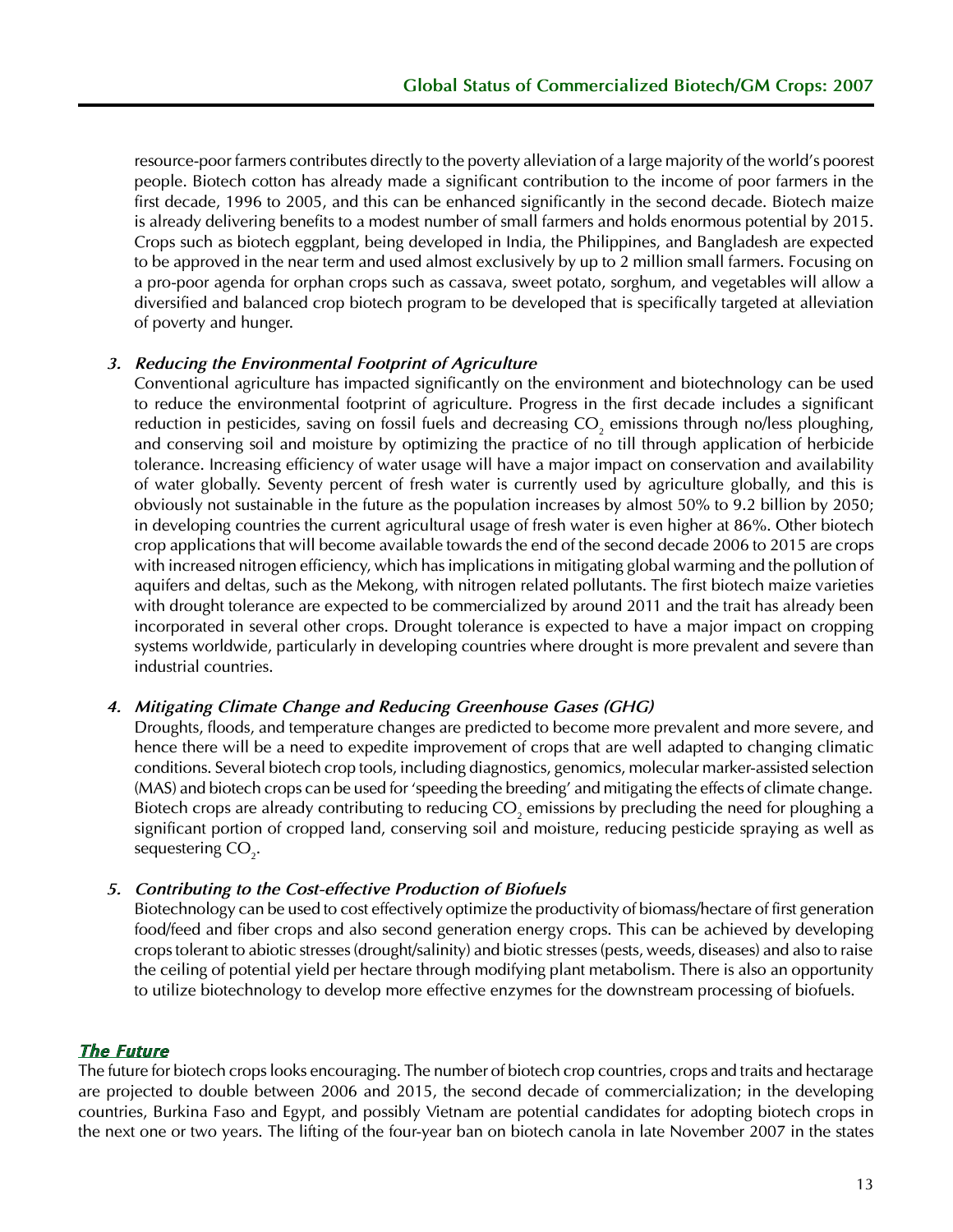of Victoria and New South Wales was a very important development for the future of biotech crops in Australia, where drought tolerant wheat is already being field tested. By 2015, the number of farmers adopting biotech crops could increase up to ten fold to 100 million, or more, assuming that only biotech rice will be approved in the near term. Genes conferring a degree of drought tolerance, expected to become available around 2011 will be particularly important for developing countries which suffer more from drought, the most prevalent and important constraint to increased crop productivity worldwide. The second decade of commercialization, 2006-2015, is likely to feature significantly more growth in Asia compared with the first decade, which was the decade of the Americas, where there will be continued vital growth in stacked traits in North America and strong growth in Brazil. The mix of crop traits will become richer with quality traits making their long awaited debut with implications for acceptance, particularly in Europe. Other products, including pharmaceutical products, oral vaccines, and specialty products will also be featured. The use of biotechnology to increase efficiency of first generation food/feed crops and second-generation energy crops for biofuels is likely to have significant impact and present both opportunities and challenges. Injudicious use of the food/feed crops, sugarcane, cassava and maize for biofuels in food insecure developing countries could jeopardize food security goals if the efficiency of these crops cannot be increased through biotechnology and other means, so that food, feed and fuel goals can all be met. The key role of crop biotechnology is to cost-effectively optimize the yield of biomass/biofuel per hectare, which in turn will provide more affordable fuel. However by far, the most important potential contribution of biotech crops will be their contribution to the humanitarian Millennium Development Goals (MDG) of reducing poverty and hunger by 50% by 2015. Adherence to good farming practices with biotech crops, such as rotations and resistance management, will remain critical as it has been during the first decade. Continued responsible stewardship must be practiced, particularly by the countries of the South, which will be the major new deployers of biotech crops in the second decade of commercialization of biotech crops, 2006 to 2015.

The most important message in the recently published 2008 World Bank Development Report "Agriculture for Development" is that "Agriculture is a vital development tool for achieving the Millennium Development *Goals that calls for halving by 2015 the share of people suffering from extreme poverty and hunger"* (World Bank, 2008)<sup>3</sup>. The Report offers an important reminder that three out of every four people in developing countries live in rural areas and most of them depend directly or indirectly on agriculture for their livelihoods. It recognizes that overcoming abject poverty cannot be achieved in Sub Saharan Africa without a revolution in agricultural productivity for the millions of suffering subsistence farmers in Africa, most of them women. However, it also draws attention to the fact that Asia's fast growing economies, where most of the wealth of the developing world is being created, are also home to 600 million rural people (compared with 770 million total population of Sub Saharan Africa) living in extreme poverty, and that rural poverty in Asia will remain life-threatening for millions of rural poor for decades to come. It is a stark fact that poverty today is a rural phenomenon where 50% of the poorest people in the world are resource-poor farmers and another 20%, the rural landless, who are completely dependent on agriculture for their livelihoods. Thus, the majority, 70%, of the world's poorest people are small and resource-poor farmers and the rural landless labor who live and toil on the land. The challenge is to transform this concentration of poverty in agriculture into an opportunity for alleviating poverty by sharing with resource-poor farmers the knowledge and experience of those from industrial and developing countries which have successfully employed biotech crops to increase crop productivity, and in turn, income. The World Bank Report specifically recognizes that the revolution in biotechnology and information offer unique opportunities to use agriculture to promote development, but cautions that there is a risk that fast-moving crop biotechnology can easily be missed by developing countries if the political will and international assistance support is not forthcoming, particularly for the more controversial application of biotech/GM crops which is the focus of this ISAAA Review. It is encouraging to witness the growing "political will" and conviction of visionary politicians and lead farmers for biotech/GM

*<sup>3</sup> World Bank. 2008. The World Development Report, Agriculture for Development. 365 pp, ISBN-13:978-0-8213- 807-7 World Bank, Washington DC. USA.*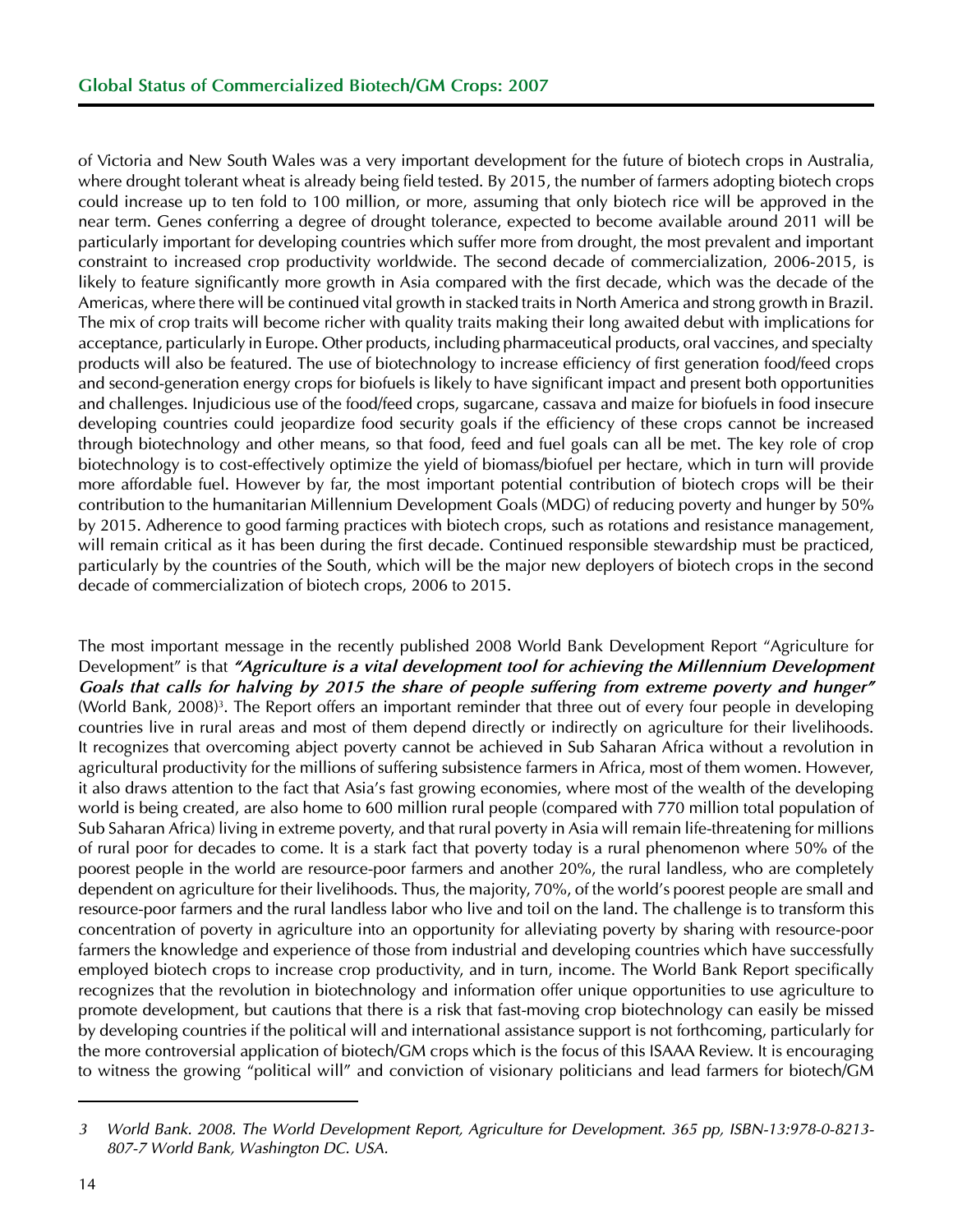crops in several of the lead developing countries highlighted in this Review. The challenge for the international community and the lead biotech crop developing countries of India, China, Argentina, Brazil and South Africa, which have already benefited from biotech crops, is to openly share their experience and knowledge with the legion of developing countries that have yet to have first-hand experience with biotech crops. To implement this will require urgent but modest financial support from the philanthropic foundations, the bilateral and multilateral AID organizations and from all the multinationals in the private sector that are benefiting from the US\$7 billion biotech crop industry today. Failure to provide this critical support at this time will risk many developing countries missing out on a one-time window of opportunity and become permanently disadvantaged and non-competitive in crop productivity, with all its dire implications for the hope of alleviating poverty. There is no substitution for sharing the collective experience of a "national team of practitioners" who have been involved in a successful national crop biotech program such as Bt cotton in India or China or biotech maize in South Africa or the Philippines. The national team sharing the experience should include all the key resource personnel, including politicians, policy makers, agronomists, biotechnologists, economists and farmers who have been directly engaged with all aspects of biotech crops. Both the pros and the cons must be frankly shared so that there is no need for newcomers to the technology to reinvent the wheel. One key question that must be asked of the team sharing the experience is "how would you implement a crop biotech program differently, the second time around " i.e. what have been the lessons and learning of the first generation of biotech crop adopters that can be shared with second generation adopters so that the latter can gain from the experience.

The most important constraint to biotech crops in most developing countries, that deserves highlighting, is the lack of appropriate cost-effective and responsible regulation systems that incorporate all the lessons of a dozen years of regulation. Current regulatory systems in most developing countries are usually unnecessarily cumbersome and in many cases it is impossible to implement the system to approve products which can cost up to US\$1 million or more to deregulate – this is beyond the means of most developing countries. The current regulatory systems were designed more than ten years ago to meet the initial needs of industrial countries dealing with a new technology and with access to significant resources for regulation which developing countries simply do not have – the challenge for developing countries is "how to do a lot with little." With the accumulated knowledge of the last dozen years it is now possible to design appropriate regulatory systems that are responsible, rigorous and yet not onerous, requiring only modest resources that are within the means of most developing countries – this should be assigned top priority. Today, unnecessary and unjustified stringent standards designed to meet the needs of resource-rich industrial countries are denying the developing countries timely access to products such as golden rice, whilst millions die unnecessarily in the interim. This is a moral dilemma, where the demands of regulatory systems have become "the end and not the means", overriding common sense, and where "the regulatory surgery may be successful but the patient died."

## **The Global Value of the Biotech Crop Market**

In 2007, the global market value of biotech crops, estimated by Cropnosis, was US\$6.9 billion representing 16% of the US\$42.2 billion global crop protection market in 2007, and 20% of the ~US\$34 billion 2007 global commercial seed market. The US\$6.9 billion biotech crop market comprised of US\$3.2 billion for biotech maize (equivalent to 47% of global biotech crop market, up from 39% in 2006), US\$2.6 billion for biotech soybean (37%, down from 44% in 2006), US\$0.9 billion for biotech cotton (13%), and US\$0.2 billion for biotech canola (3%). Of the US\$6.9 billion biotech crop market, US\$5.2 billion (76%) was in the industrial countries and US\$1.6 billion (24%) was in the developing countries. The market value of the global biotech crop market is based on the sale price of biotech seed plus any technology fees that apply. The accumulated global value for the eleven-year period, since biotech crops were first commercialized in 1996, is estimated at US\$42.4 billion. The global value of the biotech crop market is projected at approximately US\$7.5 billion for 2008.